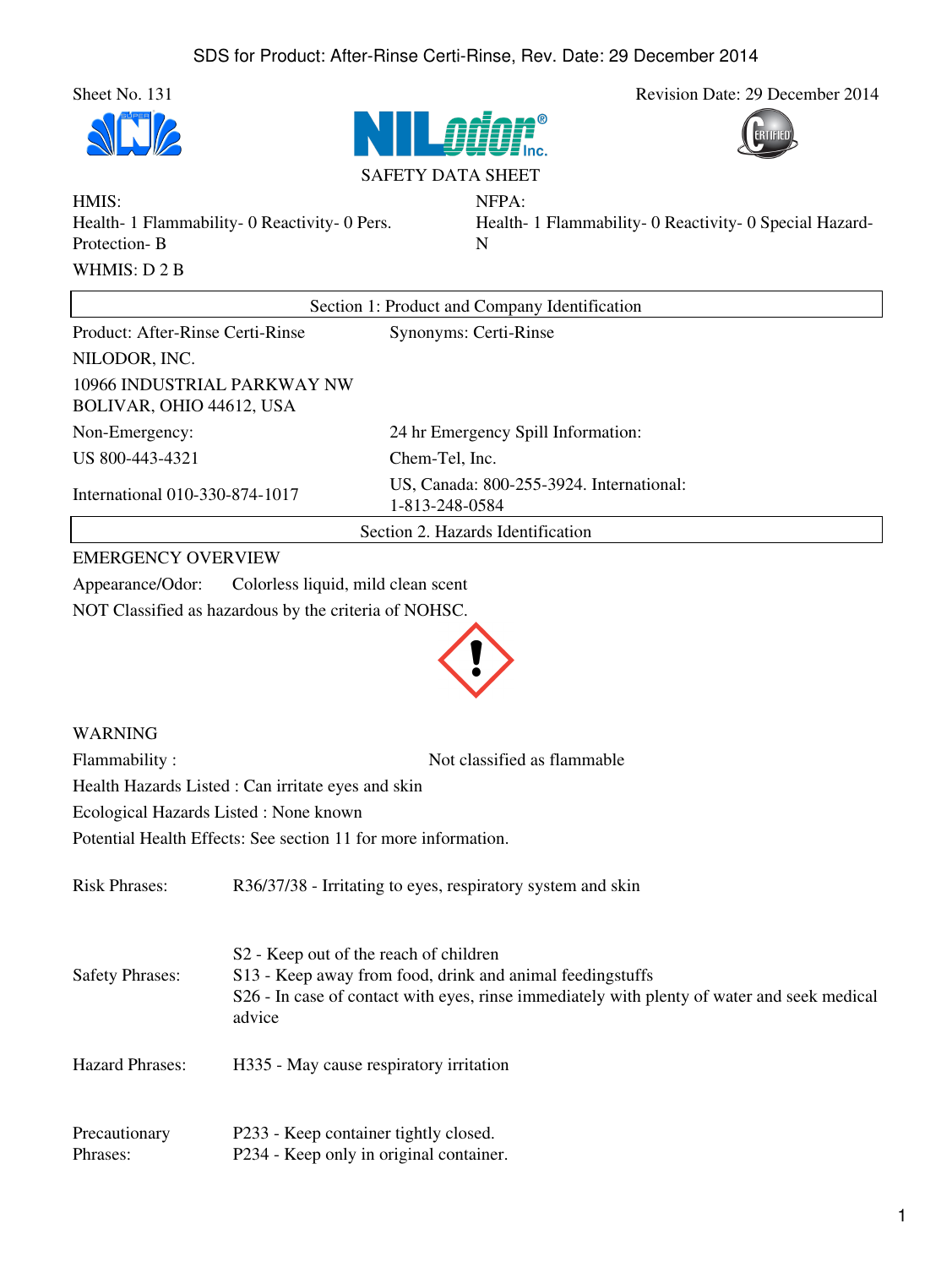P235 - Keep cool.

| Likely Routes of Exposure: Skin, eyes, mouth                            |                                                                                                         |
|-------------------------------------------------------------------------|---------------------------------------------------------------------------------------------------------|
| Eye:                                                                    | Direct exposure can irritate                                                                            |
| Skin:                                                                   | Prolonged or repeated exposure can irritate                                                             |
| Ingestion:                                                              | Can cause digestive distress                                                                            |
| Inhalation:                                                             | Not likely to be a problem                                                                              |
| Medical Conditions Aggravated By Exposure:                              |                                                                                                         |
| None known                                                              |                                                                                                         |
| Target Organs:                                                          | None known                                                                                              |
|                                                                         | This product does not contain any carcinogens or potential carcinogens as listed by OSHA, IARC or NTP.  |
|                                                                         | This material is not considered hazardous by the OSHA Hazard Communication Standard (29 CFR 1910.1200). |
| Potential Environmental Effects: (See section 12 for more information.) |                                                                                                         |
| None known                                                              |                                                                                                         |

| Section 3. Composition/Information on Ingredients                                               |                                                                                                                       |                                 |             |                            |
|-------------------------------------------------------------------------------------------------|-----------------------------------------------------------------------------------------------------------------------|---------------------------------|-------------|----------------------------|
| Component                                                                                       |                                                                                                                       | CAS#                            | % by Weight | <b>WHMIS</b><br>Controlled |
| Citric Acid                                                                                     |                                                                                                                       | 77-92-9                         | $3.5 - 5.5$ | Y                          |
| <b>Trade Secret Fragrance Mixture</b>                                                           |                                                                                                                       | None                            | < 0.5       | N                          |
| Preservative                                                                                    |                                                                                                                       | NA (mixture)                    | < 0.05      | N                          |
| Water                                                                                           |                                                                                                                       | 7732-18-5                       | 60-80       | N                          |
| <b>Trade Secret Encapsulating Polymer</b>                                                       |                                                                                                                       | <b>NA</b>                       | $20 - 30$   | N                          |
|                                                                                                 |                                                                                                                       | Section 4. First Aid Measures   |             |                            |
| Eye Contact:                                                                                    | Flush eyes with copious amounts of clean water, holding lids apart. If irritation<br>persists, get medical attention. |                                 |             |                            |
| <b>Skin Contact:</b>                                                                            |                                                                                                                       | Wash with soap and water.       |             |                            |
| Inhalation:                                                                                     |                                                                                                                       | Remove to fresh air.            |             |                            |
| Ingestion:                                                                                      | Do not induce vomiting. If conscious, give water or milk to drink.                                                    |                                 |             |                            |
| Product is about as acid as typical gastric fluid.<br>Note to Physicians:                       |                                                                                                                       |                                 |             |                            |
| Section 5. Fire Fighting Measures                                                               |                                                                                                                       |                                 |             |                            |
| Suitable Extinguishing Media:<br>Water, foam, carbon dioxide, dry chemical.                     |                                                                                                                       |                                 |             |                            |
| None known.<br>Unsuitable Extinguishing Media:                                                  |                                                                                                                       |                                 |             |                            |
| Products of Combustion:<br>Oxides of carbon and nitrogen                                        |                                                                                                                       |                                 |             |                            |
| Protection of Firefighters:<br>As for surrounding fire.                                         |                                                                                                                       |                                 |             |                            |
| Section 6. Accidental Release Measures                                                          |                                                                                                                       |                                 |             |                            |
| <b>Personal Precautions:</b><br>Keep away from skin and eyes.                                   |                                                                                                                       |                                 |             |                            |
|                                                                                                 | <b>Environmental Precautions:</b><br>Keep out of surface waters.                                                      |                                 |             |                            |
|                                                                                                 | Methods for Containment:<br>Dike area with sand, clay or other suitable material.                                     |                                 |             |                            |
| Methods for Clean-Up:<br>Mop up with water or absorb on clay, sand or other suitable absorbent. |                                                                                                                       |                                 |             |                            |
| Other Information:                                                                              |                                                                                                                       |                                 |             |                            |
|                                                                                                 |                                                                                                                       | Section 7. Handling and Storage |             |                            |

HANDLING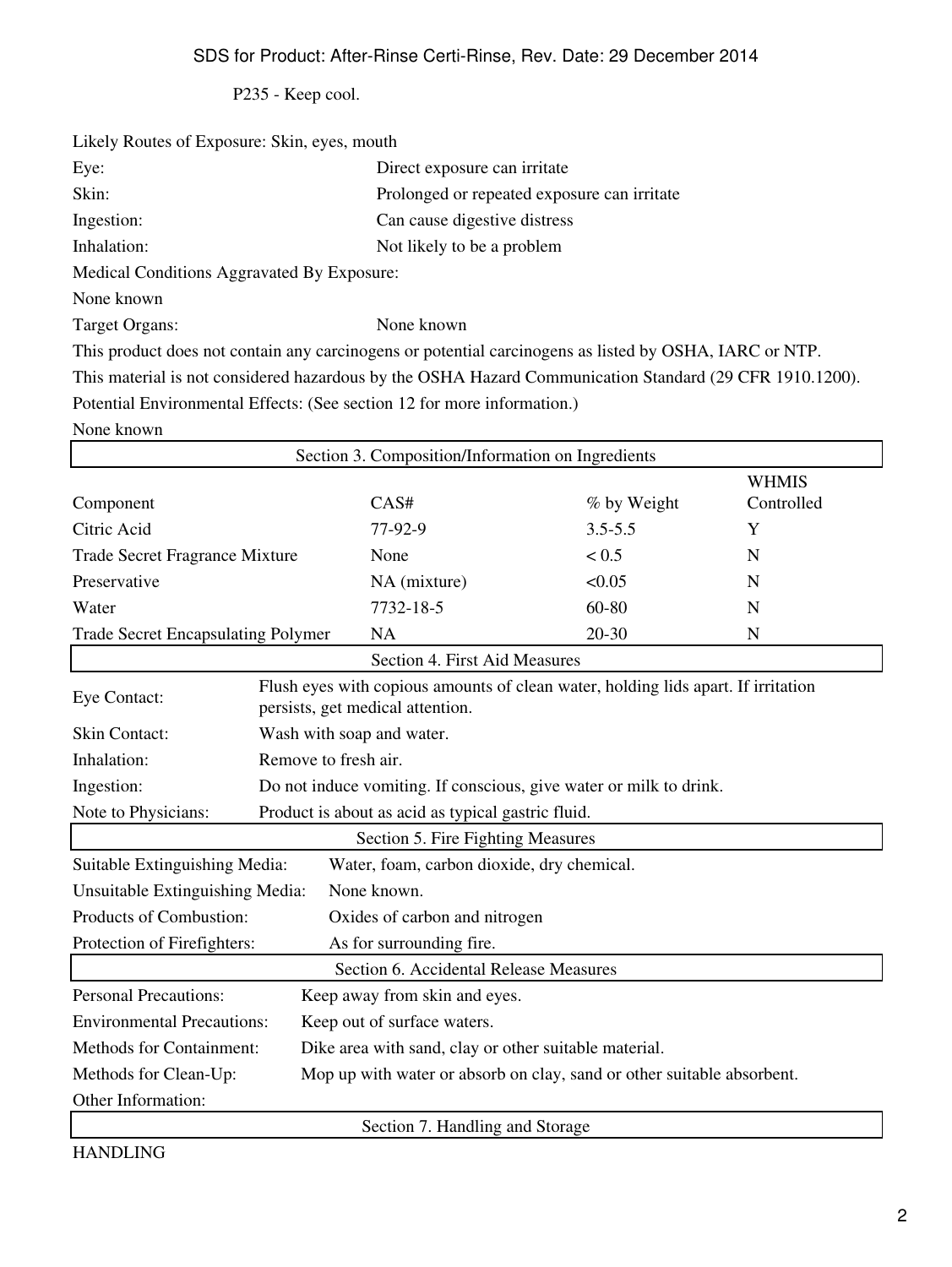Do not open until ready to use.

## STORAGE

Closed, original container at ambient temperature.

| Section 8. Exposure Controls/Personal Protection |                  |                |
|--------------------------------------------------|------------------|----------------|
| <b>EXPOSURE GUIDELINES</b>                       |                  |                |
| <b>COMPONENT:</b>                                | TWA:             | $LD-50$        |
| Citric Acid                                      | None established | 11 700 mg/kg   |
| Trade Secret Fragrance Mixture                   | None established | Not determined |
| Preservative                                     | NA               | <b>NA</b>      |
| Water                                            | Not applicable   | Not applicable |
| <b>Trade Secret Encapsulating</b><br>Polymer     | NA               | <b>NA</b>      |

Engineering Controls: Not normally needed.

Eye/Face Protection: Protective goggles recommended if using large quantities.

Skin Protection: Rubber or other protective gloves recommended if using large quantities.

Respiratory Protection: Not normally necessary.

General Hygiene Considerations: Reasonable care. Keep out of beverages and food.

| Section 9. Physical and Chemical Properties |                                            |  |
|---------------------------------------------|--------------------------------------------|--|
| Color: Colorless                            | Odor: Mild clean scent                     |  |
| Physical State: Liquid                      | Odor Treshhold:                            |  |
| pH: 2-4                                     | Freezing Point: Not determined.            |  |
| Evaporation Rate: Not determined.           | Boiling Point: $>100C / >212F$             |  |
| Flash Point: $>205$ F PMCC                  | Flammability(solid, gas): Not applicable.  |  |
| Upper Flammability Limit: Not determined.   | Lower Flammabilty Limit: Not determined.   |  |
| Vapor Pressure: Not determined.             | Specific Gravity: 1.02-1.05                |  |
| Vapor Density: Less than air.               | Auto-ignition Temperature: Not determined. |  |
| Volatile Organic Compound (VOC),%weight:    | Solubility (water): Soluble.               |  |
| Fragrance less than $0.1\%$                 | Percent Volatile: 70 - 75% including water |  |
| Section 10. Stability and Reactivity        |                                            |  |
| <b>Stability: Stable</b>                    |                                            |  |
| Conditions to Avoid: Exposure to alkalis    |                                            |  |

Incompatable Materials: Alkalis

Hazardous Decomposition Products: None known

Possibility of Hazardous Reactions: Will not occur

| Section 11. Toxicology Information |                                                                                            |  |  |
|------------------------------------|--------------------------------------------------------------------------------------------|--|--|
| <b>ACCUTE EFFECTS</b>              |                                                                                            |  |  |
| Oral LD50:                         | Not determined for mixture. Weighted average more than 37 grams per kilogram.              |  |  |
| Dermal LD50:                       | Not considered toxic by skin contact. Weighted average more than 10 grams per<br>kilogram. |  |  |
| Inhalation:                        | Not toxic by inhalation. Weighted average more than 5 milligrams per liter.                |  |  |
| Eye Irritation:                    | Direct contact will irritate.                                                              |  |  |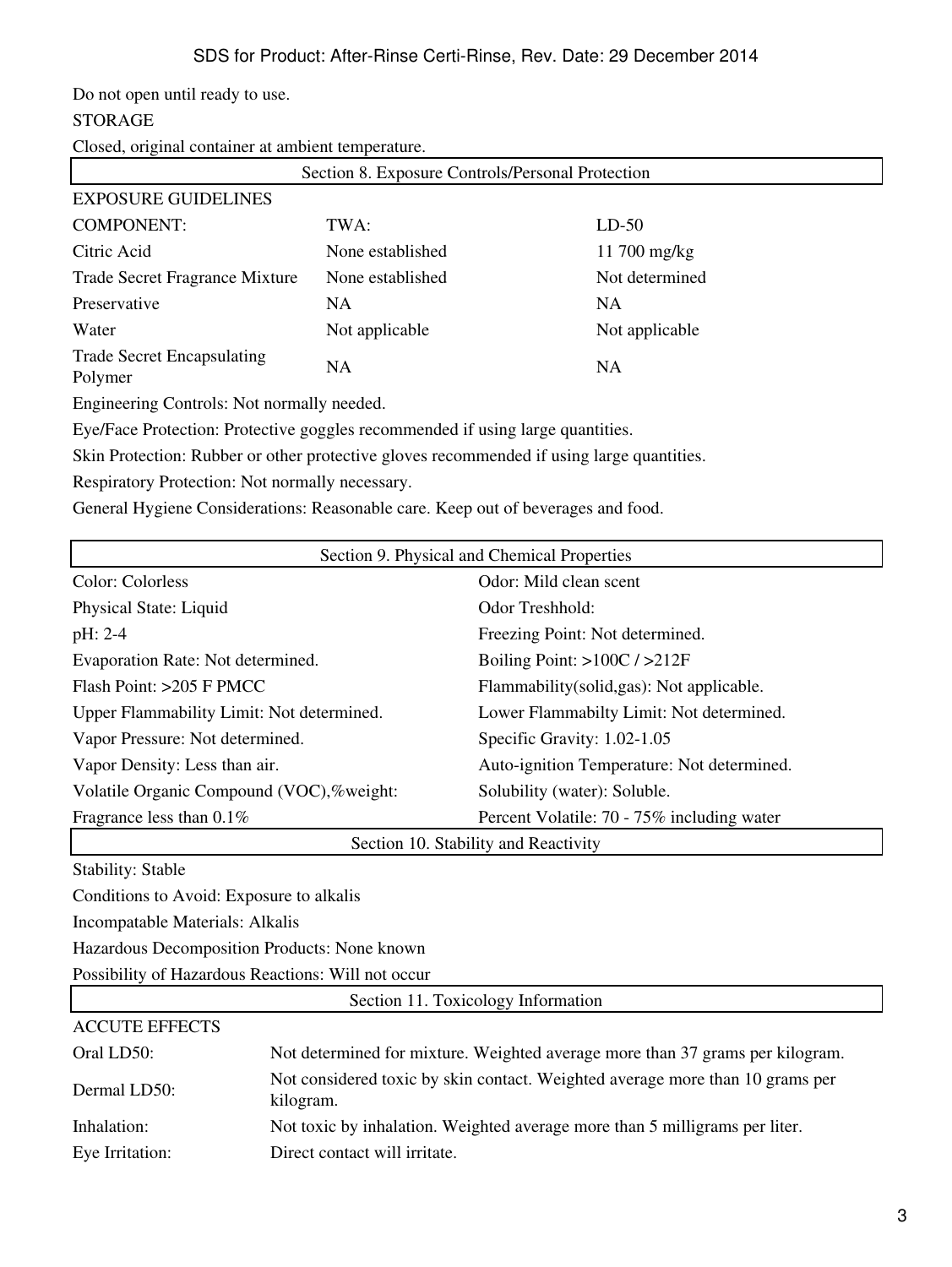| Skin Irritation:                                                | Prolonged or repeated contact can irritate.                                         |
|-----------------------------------------------------------------|-------------------------------------------------------------------------------------|
| Sensitization:                                                  | None known.                                                                         |
| <b>CHRONIC EFFECTS</b>                                          |                                                                                     |
| Carcinogenicity:                                                | None known.                                                                         |
| Mutagenicity:                                                   | None known.                                                                         |
| Reproductive Effects:                                           | None known.                                                                         |
| Developmental Effects:                                          | None known.                                                                         |
|                                                                 | Section 12. Ecological Information                                                  |
| Ecotoxicity:                                                    | None known.                                                                         |
| Persistence/Degradability:                                      | Biodegradable.                                                                      |
| Bioaccumulation/Accumulation: None known.                       |                                                                                     |
| Mobility in Enviroment:                                         | Not determined.                                                                     |
|                                                                 | Section 13. Disposal Considerations                                                 |
|                                                                 | Disposal: Dispose according to Federal, State or Provincial, and Local regulations. |
|                                                                 | Section 14. Transportation Information                                              |
| US DOT (ground)                                                 |                                                                                     |
|                                                                 | Proper Shipping Description: Not a Hazardous Material                               |
| CANADA TDG (ground)                                             |                                                                                     |
| Proper Shipping Description: Not a Dangerous Good               |                                                                                     |
| ICAO (air)                                                      |                                                                                     |
| Proper Shipping Description: Not a Dangerous Good               |                                                                                     |
| IMDG (water)                                                    |                                                                                     |
| Proper Shipping Description: Not a Dangerous Good               |                                                                                     |
|                                                                 | Section 15. Regulatory Information                                                  |
| <b>Global Inventories</b>                                       |                                                                                     |
| <b>TSCA: United States</b>                                      | Included                                                                            |
| DSL: Canada                                                     | Included                                                                            |
| ECL: Korea                                                      | Not-Known                                                                           |
| <b>PICCS: Philippines</b>                                       | Not-Known                                                                           |
| ENCS: Japan                                                     | Not-Known                                                                           |
| AICS: Australia                                                 | Included                                                                            |
| IECS: China                                                     | Not-Known                                                                           |
| <b>EINECS:</b> European Union                                   | Included                                                                            |
|                                                                 |                                                                                     |
| SARA 313 Information:                                           | Does not contain any SARA 313 substances                                            |
|                                                                 |                                                                                     |
|                                                                 | (Proposition 65): California Safe Drinking Water and Toxic Enforcement Act pf 1986  |
| Does not contain any Proposition 65 substances                  |                                                                                     |
| WHMIS: Canadian Workplace Hazardous Material Information System |                                                                                     |
| D 2 B                                                           |                                                                                     |
|                                                                 | Section 16. Other Information                                                       |